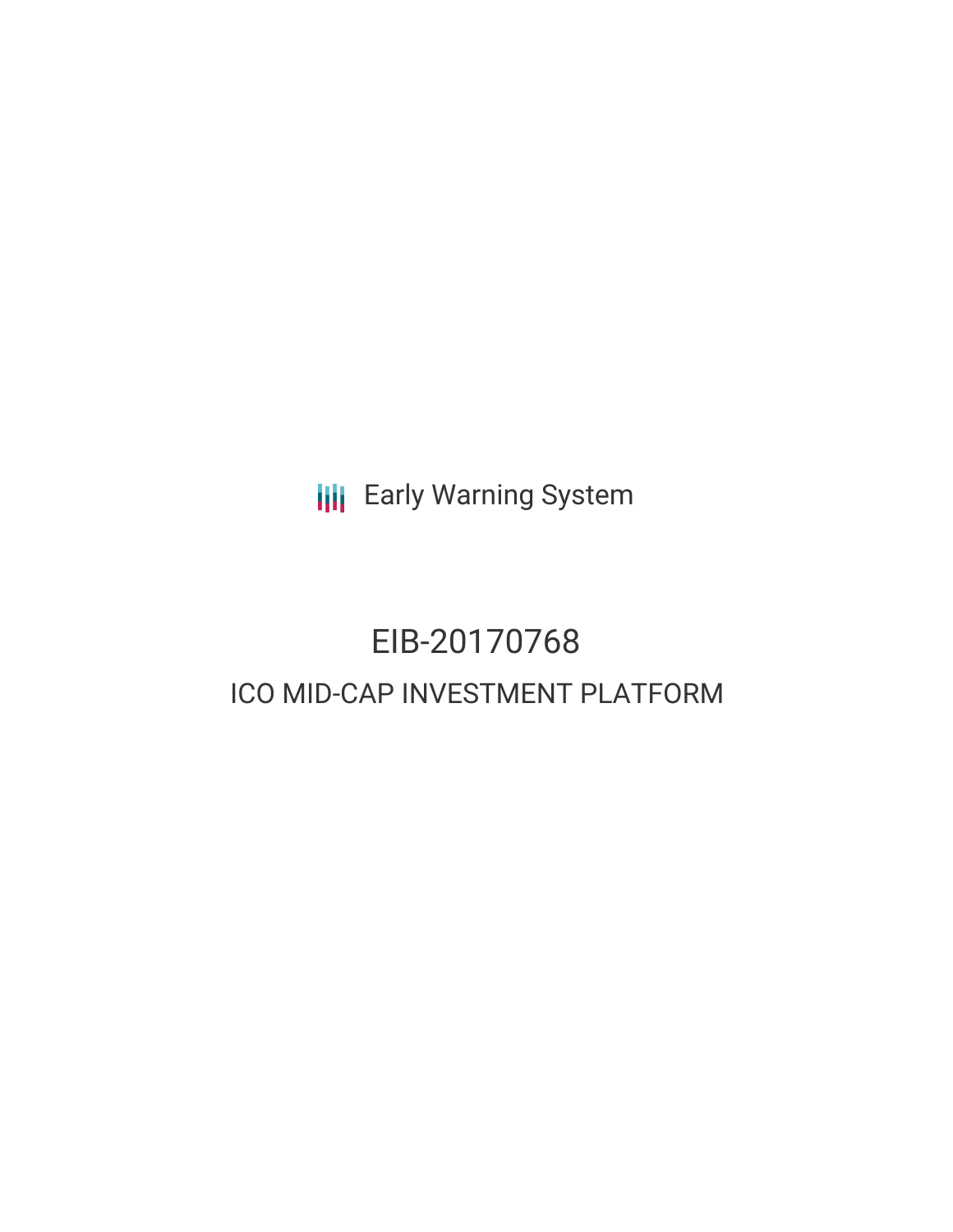

### **Quick Facts**

| <b>Countries</b>               | Spain                          |
|--------------------------------|--------------------------------|
| <b>Financial Institutions</b>  | European Investment Bank (EIB) |
| <b>Status</b>                  | Proposed                       |
| <b>Bank Risk Rating</b>        | FI                             |
| <b>Borrower</b>                | INSTITUTO DE CREDITO OFICIAL   |
| <b>Sectors</b>                 | Finance                        |
| <b>Investment Type(s)</b>      | Loan                           |
| <b>Investment Amount (USD)</b> | \$410.84 million               |
| <b>Project Cost (USD)</b>      | \$1,972.02 million             |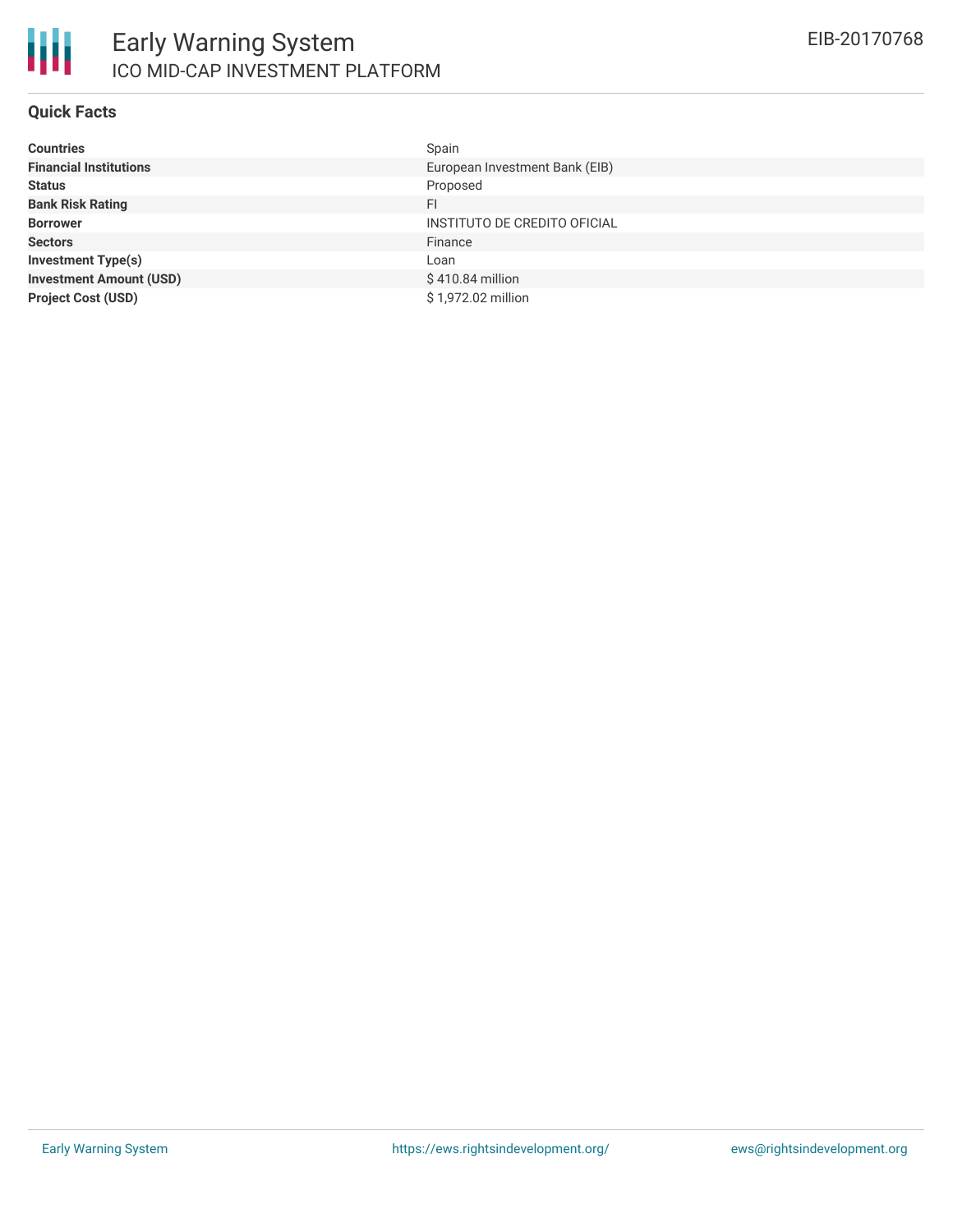

# **Project Description**

Funded or unfunded linked risk-sharing transaction with full delegation to Instituto de Credito Oficial (ICO) and/or financial intermediaries to support eligible mid-caps under the European Fund for Strategic Investments (EFSI).

The operation consists of an Investment Platform (IP) developed in cooperation with ICO to promote, over a period of three years, investments carried out by Spanish SMEs and mid-caps. EIB and ICO will sign an IP agreement that will detail the institutions' cooperation and will include:

- i. a risk sharing window for larger SME and mid-cap projects; EIB will provide credit risk protection on a loan-by-loan basis to guarantee an underlying mid-cap portfolio originated by ICO (and possibly eligible financial intermediaries);
- ii. an intermediated window for smaller SME and mid-cap projects; ICO will finance projects with access to EIB funding.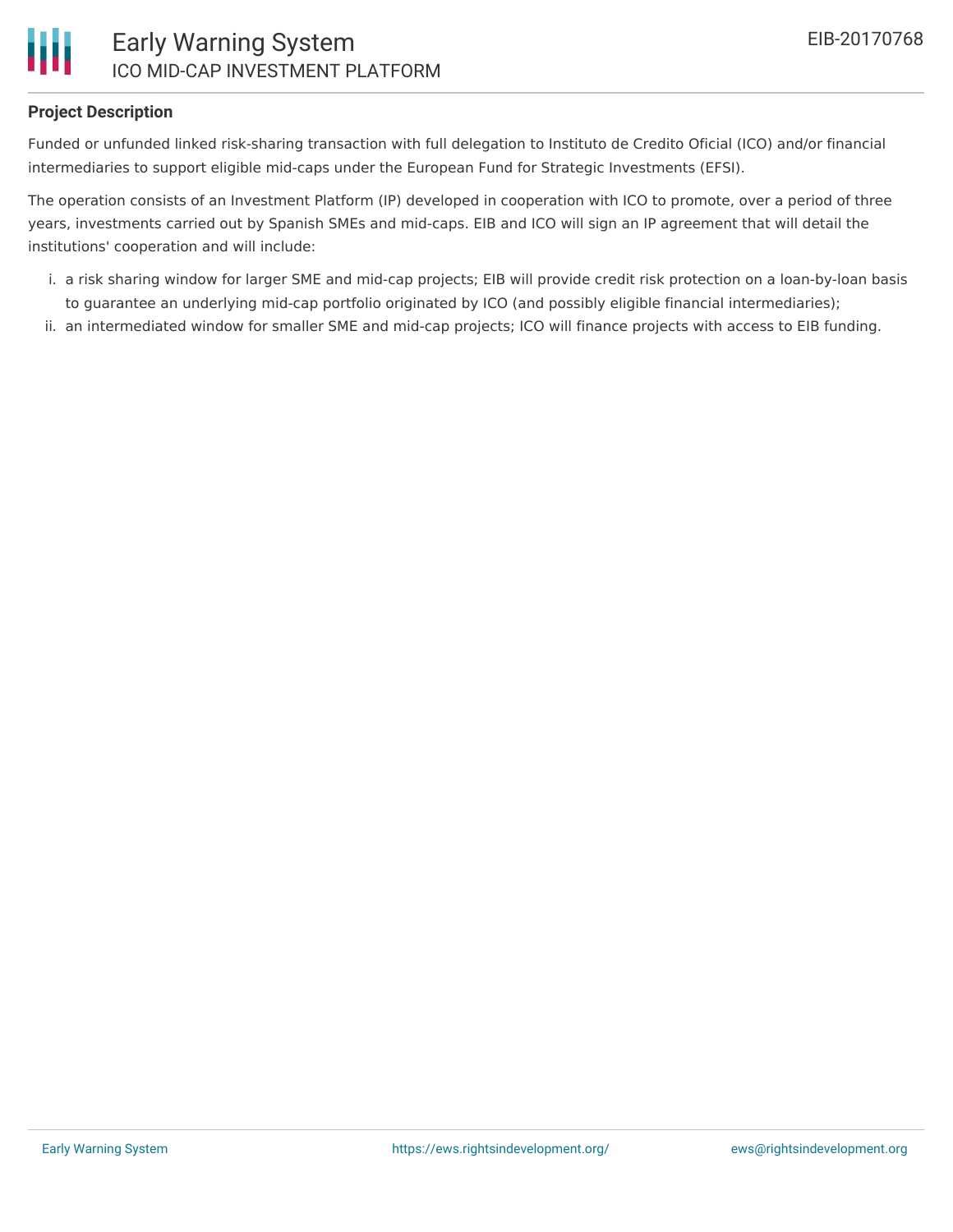### **Investment Description**

European Investment Bank (EIB)

#### **Financial Intermediary**

Financial Intermediary: A commercial bank or financial institution that receives funds from a development bank. A financial intermediary then lends these funds to their clients (private actors) in the form of loans, bonds, guarantees and equity shares. Financial intermediaries include insurance, pension and equity funds. The direct financial relationship is between the development bank and the financial intermediary.

[Instituto](file:///actor/711/) de Crédito (Financial Intermediary)